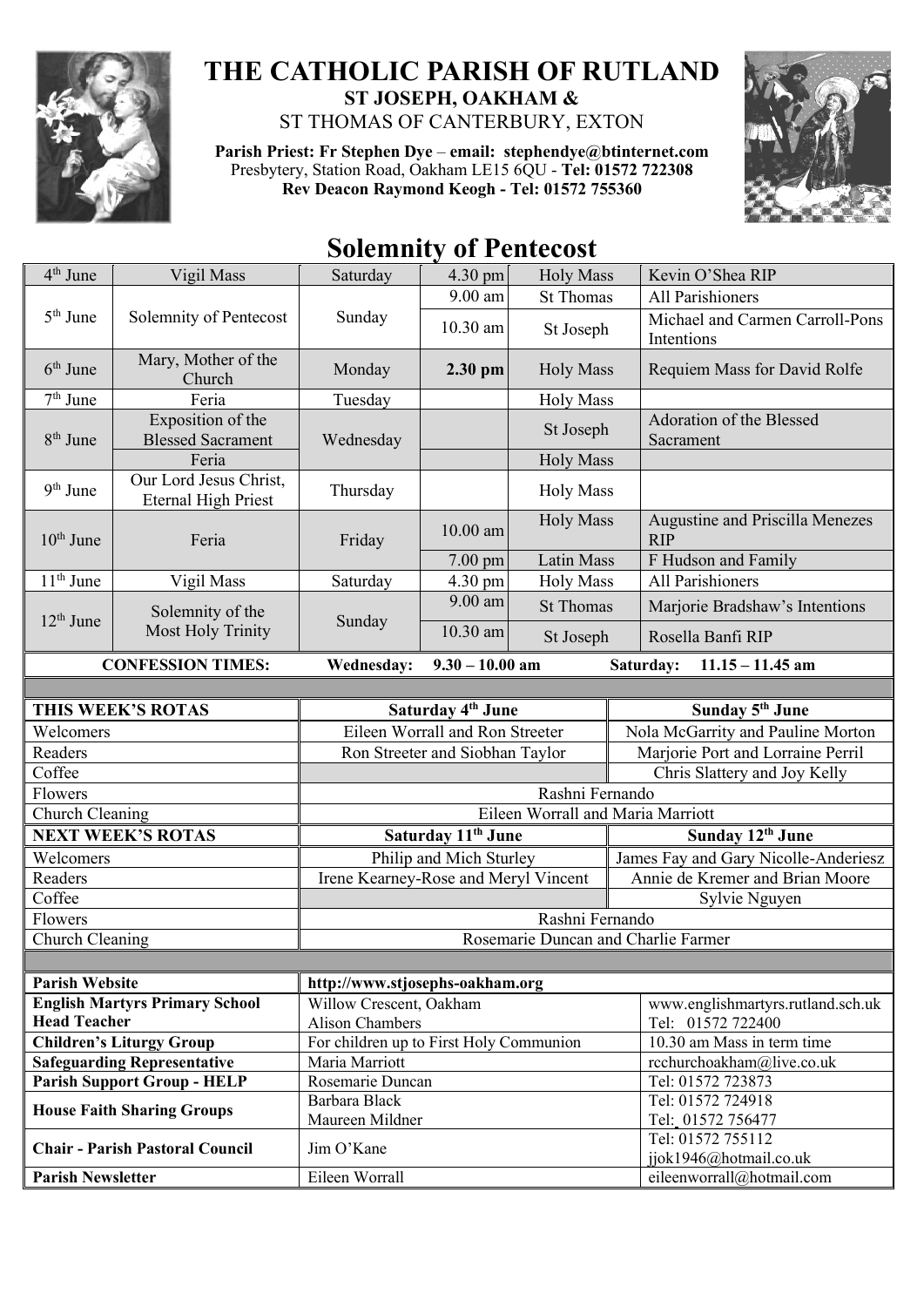**Please pray for the following who are ill:** *Colleen Lully, Mary Hurst, Sarah Ennis, Marie-Jeanne Lloyd-Hughes, Philip Quinn, Teresa Thompson, Sharon Larkworthy, Myra Smith, Janet and Barry Chalmers-Stevens, Fr David Bowler, Annie Welsh, Floss Jepson, Joy Widdows, Krystyna Chritchlow, Sally Blythin, Richard Goodger, Jim Whalley,, Fr John Trenchard, Elisabeth Simpson, Florence Valentine, Alison Pepperdine. Neil Mackenzie, David Price, Fr Kevin Gradwell, Moira McCormick, Claire Smith, Fiona Ruddle, Calum Simpson, Angela Munton, John Shortmoor, Joseph Shortmoor,Fr Tom McGovern, Elizabeth Ann Hill, Melanie McDonald, Ita Jones and Michael Dawson - If you cannot see your loved one's name in this sick list online you need to sign a consent form – please email Maria at rechurchoakham@live.co.uk.* 

**Anniversaries** *Harry Healey, Edith Jones, Charlotte Murray, Gladys Flood, Catherine Lake, John Rathbone, Adeliya Parker, John Burke, Mary Burke, Christopher Cook, Albert Needham, William Bailey, Margaret Colleran, Joan Neilson, Joseph Bell, Phyllis Hobbs, Marjorie Tomlinson, Paul Grogan, Ivy Hewett, Elsie Lawson and Bridget Davis*

| Last week's collection       |            |  |  |  |
|------------------------------|------------|--|--|--|
| Collections                  | £230.74    |  |  |  |
| Planned Giving and Donations | £775.50    |  |  |  |
| Total                        | £ 1,006.24 |  |  |  |

## **Please note: Due to essential maintenance work, we will not be celebrating Holy Mass on Tuesday 7th , Wednesday 8th and Thursday 9th June.**

**Don't forget** to join us for coffee after Holy Mass on Wednesday and Sunday.

| .<br>ш |
|--------|
|        |
|        |
|        |
|        |
|        |
|        |

**Second Collection** There will be a second collection after Holy Mass next Saturday and Sunday, 11<sup>th</sup> and 12<sup>th</sup> June for World Communications. **Bereavement Group** The next Bereavement Group meeting will be on  $13<sup>th</sup>$  June at 2.30 pm in the Meeting Room.

## **Parish Groups – The Parochial Parish Council**

The PPC is probably best described as the equivalent of St Martha within St Joseph's Church. Although we have the lesser part to play, it is important that we achieve the equivalent of putting the meal on the table in time. Our job is to help Fr Stephen to ensure that St Joseph's is a fit and safe place to be at the centre of the Parish and to act as a conduit between Priest and parishioners.

Items discussed in our triannual meetings over the last few years have included stained glass windows installation, the security of the church and Fr Stephen, fire safety, grounds safety, establishing a Facebook page, stable block conversion, entrance hall extension, homelessness in Rutland, care of vulnerable parishioners, aid for English Martyrs Academy, live streaming, Churches Together and implementation of the Synod Parish recommendations.

The committee has members responsible for Church finance, properties, safeguarding, Extraordinary Ministers, HELP, the Children's Liturgy, young families, the parish youth, English Martyrs Academy, Exton and Uppingham, as well as Fr Stephen and Deacon Raymond of course. Andreas Menzies will take over as Chair in July. Jim O'Kane

|                                       |             | The winners of the St Joseph's and English Martyrs 200 | A parishioner has a 2 seater sofa from Ikea (6 months old $-$                |  |  |
|---------------------------------------|-------------|--------------------------------------------------------|------------------------------------------------------------------------------|--|--|
| <b>Club</b> for April are as follows: |             |                                                        | colour grey) which they no longer require. If anyone is                      |  |  |
| $1st$ prize<br>$2nd$ prize            | £100<br>£20 | Marjorie Port<br>Nuala O'Rourke                        | interested, please contact Maria at<br>$\mathbf{r}$ cchurchoakham@live.co.uk |  |  |
| $3rd$ prize                           | £10         | Karen Emerson                                          |                                                                              |  |  |

**Prayer to Saint Michael the Archangel** As St Michael is the Patron Saint of Kyiv, the capital city of Ukraine, we will say this prayer during Holy Mass in support of the people of Ukraine and for peace in the whole world. **Holy Michael, Archangel, defend us in the day of battle; be our safeguard against the wickedness and snares of the devil; may God rebuke him, we humbly pray, and do thou, Prince of the Heavenly Host, by the power of God, thrust down to hell Satan, and all evil spirits who wander through the world for the ruin of souls. Amen**.

| <b>Mary of May</b>                     |                                                                                                                                                                                                                                                                  |  |  |
|----------------------------------------|------------------------------------------------------------------------------------------------------------------------------------------------------------------------------------------------------------------------------------------------------------------|--|--|
| A simple life is not an empty life.    | <b>Choral Director Wanted</b> The Diocese of Nottingham is looking                                                                                                                                                                                               |  |  |
| A dedicated life is not a hidden life  | to recruit a talented musician to deliver an exciting programme of<br>school based singing sessions across the Diocese, bringing high<br>quality musical opportunity, education and evangelisation.<br>To find out more, visit: www.nottinghamcathedralmusic.com |  |  |
| Mary of dialogue with Gabriel          |                                                                                                                                                                                                                                                                  |  |  |
| Mary of accompaniment with Elizabeth   |                                                                                                                                                                                                                                                                  |  |  |
| Mary of respect with Joseph            |                                                                                                                                                                                                                                                                  |  |  |
| Mary of tenderness with Jesus          | The closing date is 10 <sup>th</sup> June.                                                                                                                                                                                                                       |  |  |
| Mary on the road to Egypt              |                                                                                                                                                                                                                                                                  |  |  |
| Mary at the feast of Cana              |                                                                                                                                                                                                                                                                  |  |  |
| Mary of the cross in Jerusalem         | The Interdiocesan Pilgrimage to Padley, in honour of Blessed                                                                                                                                                                                                     |  |  |
| Mary of the resurrection in Galilee    | Robert Ludlam and Blessed Nicholas Garlick, will be<br>celebrated on Sunday 10th July, meeting at 3.00 pm in                                                                                                                                                     |  |  |
| Mary of the community at Pentecost     |                                                                                                                                                                                                                                                                  |  |  |
| Mary of the communication at Ascension | Grindleford (S32 2JA). Bishop John Arnold of Salford will                                                                                                                                                                                                        |  |  |
| Mary of silence                        | preach and all are very welcome. See the poster in the Church<br>porch for more details.                                                                                                                                                                         |  |  |
| Mary, mother, sister and companion     |                                                                                                                                                                                                                                                                  |  |  |
| walk with us. Amen                     |                                                                                                                                                                                                                                                                  |  |  |
| Cristina Inogés Sanz (Zaragoza, Spain) |                                                                                                                                                                                                                                                                  |  |  |

**Mass Intentions** If you wish to have a Mass said for anyone living or deceased, please contact Maria at **[rcchurchoakham@live.co.uk](mailto:rcchurchoakham@live.co.uk)**

**Planned Giving Scheme - Envelope holders** If you wish to contribute via the parish bank account, please contact Maria at **[rcchurchoakham@live.co.uk](mailto:rcchurchoakham@live.co.uk)** Many thanks for your ongoing support.

**Book of Remembrance** This is an ongoing project, so if you wish to have the names of loved ones inscribed in our book, please contact Maria at **[rcchurchoakham@live.co.uk](mailto:rcchurchoakham@live.co.uk)**